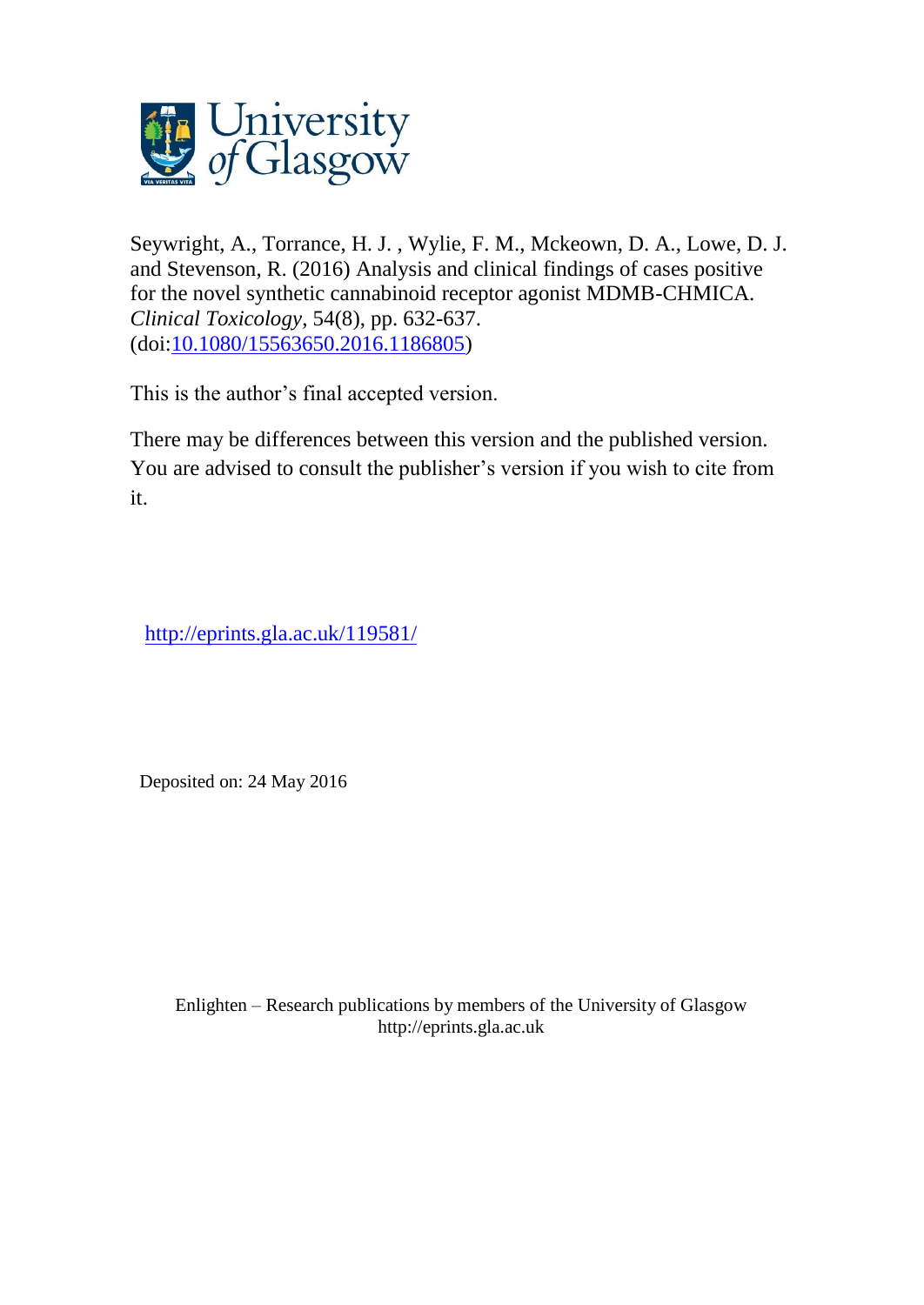Analysis and Clinical Findings of Cases Positive for the Novel Synthetic Cannabinoid Receptor Agonist MDMB-

### CHMICA

Alice Seywright<sup>a</sup>, Hazel J. Torrance<sup>a</sup>, Fiona M. Wylie<sup>a</sup>, Denise A. McKeown<sup>a</sup>, David J. Lowe<sup>b,c</sup>, Richard Stevenson<sup>b</sup>

<sup>a</sup>Forensic Medicine and Science, University of Glasgow, Glasgow, UK; <sup>b</sup>Glasgow Royal Infirmary, Glasgow, UK; <sup>c</sup>Academic Unit of Anaesthesia, Pain and Critical Care Medicine, School of Medicine, University of Glasgow, Glasgow, UK

Corresponding author: Alice Seywright, +441413304574, [alice.seywright@glasgow.ac.uk,](mailto:alice.seywright@glasgow.ac.uk) Forensic Medicine and Science, Joseph Black Building, University Place, Glasgow, G12 8QQ, UK.

Keywords: MMB-CHMINACA, Blood analysis, NPS, Legal highs

Article written in UK English

## Abstract

*Context:* MDMB-CHMICA is a synthetic cannabinoid receptor agonist which has caused concern due to its presence in cases of adverse reaction and death. *Method:* 43 cases of suspected synthetic cannabinoid ingestion were identified from patients presenting at an Emergency Department and from post-mortem casework. These were subjected to liquid-liquid extraction using tertiary-butyl methyl ether and quantitatively analysed by Electospray Ionisation Liquid Chromatography – tandem Mass Spectrometry. For positive samples, case and clinical details were sought and interrogated. *Results:* 11 samples were found positive for MDMB-CHMICA. Concentrations found ranged from  $\langle 1 - 22 \text{ ng/mL}$  (mean: 6 ng/mL, median: 3 ng/mL). The age range was 15 – 44 years (mean: 26 years, median: 21 years), with the majority (82%) of positive results found in males. Clinical presentations included hypothermia, hypoglycaemia, syncope, recurrent vomiting, altered mental state and serotonin toxicity, with corresponding concentrations of MDMB-CHMICA as low as <1 ng/mL. Duration of hospitalisation ranged from 3 – 24 hours (mean: 12 hours, median: 8 hours). *Discussion:* The concentration range presented in this case series is indicative of MDMB-CHMICA having a high potency, as is known to be the case for other synthetic cannabinoid receptor agonists. The age range and gender representation were consistent with that reported for users of other drugs of this type. The clinical presentations observed were typical of synthetic cannabinoid receptor agonists and show the difficulties in identifying reactions potentially associated with drugs of this type. *Conclusion:* The range of MDMB-CHMICA concentrations in Emergency Department presentations (n=9) and post-mortem cases (n=2) was reported. No correlation between the concentration of this drug and clinical presentation or cause of death was reported in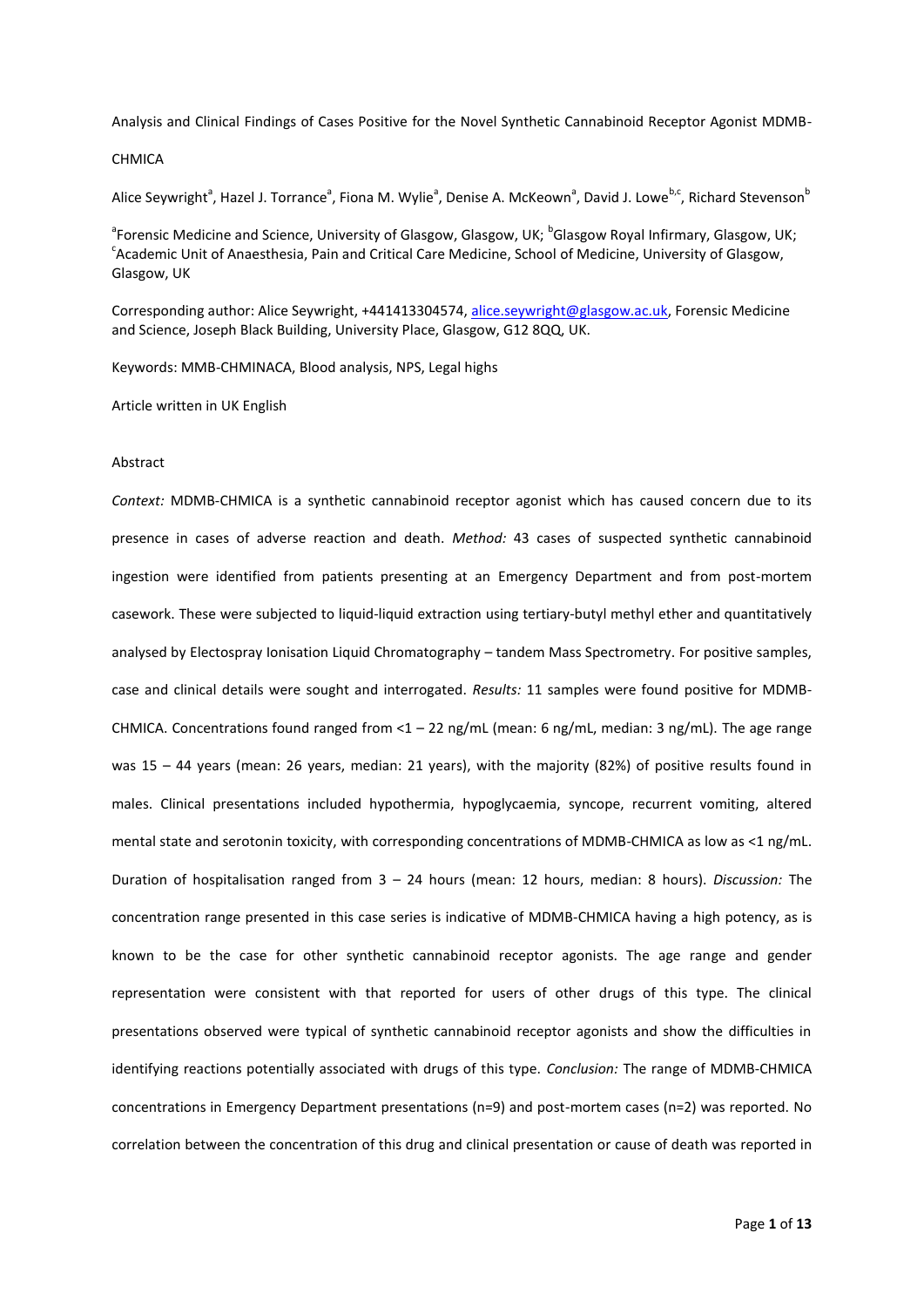this sample. However, the potential for harm associated with low concentrations of MDMB-CHMICA and the symptoms of toxicity being non-specific was highlighted.

## Introduction

MDMB-CHMICA (methyl-2-(1-(cyclohexylmethyl)-1 H-indole-3-ylcarbonylamino)-3,3-dimethyl butanoate, [Figure 1\)](#page-2-0), is a novel indole-based compound in the 'synthetic cannabinoid receptor agonist' (SCRA) drug group. It has previously been erroneously referred to as MMB-CHMINACA. Based on SCRA nomenclature, however, 'CHMINACA' indicates an indazole – rather than indole – structure, and 'MMB-' indicates an isopropyl - rather than tertiary butyl - group.



<span id="page-2-0"></span>Figure 1 – Structure and chemical formula of MDMB-CHMICA

The potential dangers of MDMB-CHMICA were first highlighted by the European Monitoring Centre for Drug and Drug Addiction Early Warning System (EMCDDA EWS) in December 2014 when seven non-fatal intoxications were linked to the drug in Austria<sup>1</sup>. Shortly after these adverse reactions, ten intoxications – four proving fatal – were reported in Sweden<sup>1</sup>. A third alert was issued in April 2015 reporting two deaths and three non-fatal intoxications linked to the drug in Germany<sup>2</sup>. Adverse reactions reported in the latter included seizures, severe motor impairment, and persistent vomiting; recorded causes of death included probable methadone intoxication and suffocation on aspirated gastric contents related to ethanol intoxication. In addition to this, details of seizures of the drug were given, including 40 kg en route from China to Spain seized in Luxembourg<sup>2</sup>. As of the beginning of May 2016, MDMB-CHMICA is not controlled in the U.K., but has been confirmed as an ingredient in several products including 'AK47 Loaded', 'Manga Hot', 'Cloud 9-second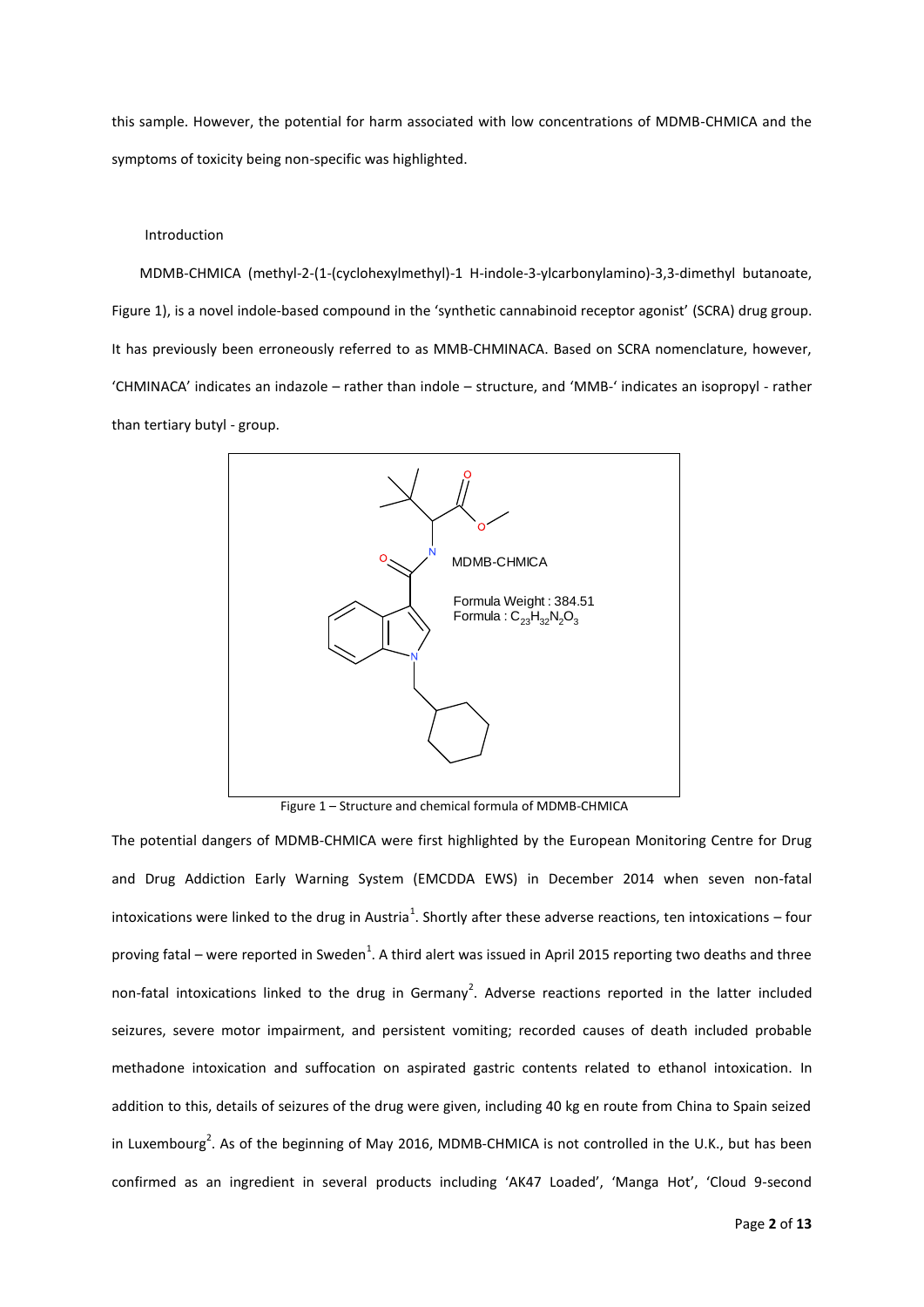generation-Mad Hatters-incense', 'Black Diamond', 'AKB48-F', 'PB-22-F', 'Sky High' and 'Sweet Leaf Obliteration' in Europe<sup>2, 3</sup>.

There is currently a paucity of data regarding the pharmacology and toxicology of MDMB-CHMICA, but case reports describe vomiting, seizures, and psychological distress as possible sequlae from ingestion. A case report from Norway implicates an ante-mortem serum concentration of 1.4 ng/mL MDMB-CHMICA as the probable cause of death, although mirtazapine (5.3 ng/mL), Δ<sup>9</sup>-tetrahydrocannabinol (Δ<sup>9</sup>-THC, 1.5 ng/mL), and cetirizine (not quantified) were also present<sup>4</sup>.

The first reports of adverse reactions to MDMB-CHMICA in the U.K. were reported in the summer of 2015 with one in North Wales and one in Glasgow<sup>5, 6</sup>. In response to this the authors developed and validated an LC-MS/MS method, with a simple liquid-liquid extraction for the quantification of MDMB-CHMICA in whole blood.

#### Materials and Methods

## **Materials**

MDMB-CHMICA was purchased from Chiron (Trondheim, Norway) and JWH-200-d<sub>5</sub> was purchased from LGC Standards (Teddington, U.K.). Phosphate buffer (pH 6, 0.1M) was prepared in-house from disodium hydrogen orthophosphate anhydrous and sodium dihydrogen orthophosphate dihydrate from Fisher Scientific (Loughborough, U.K.) and deionised water produced from a Purite (Thame, U.K.) deionised water system. *Tertiary* methyl butyl ether (*t*BME) and ammonium acetate were purchased from Sigma Aldrich (Gillingham, U.K.). Methanol and acetonitrile, both HPLC grade, and formic acid were obtained from VWR (Lutterworth, Leicestershire, U.K.). Blood products were purchased from the Scottish National Blood Transfusion Service (SNBTS) based at Gartnavel Hospital (Glasgow, U.K.).

### Methods

# Sample Collection and Data Analysis

The laboratory at Forensic Medicine and Science (FMS) provides post-mortem (PM) toxicology services for the cities of Glasgow, Edinburgh and Dundee and their surrounding regions, as well as an ongoing research project analysing Emergency Department (ED) admission samples for Novel Psychoactive Substances (NPS). Between the  $1^{st}$  of September and the  $9^{th}$  of December 2015, 43 cases were submitted for MDMB-CHMICA analysis to the laboratory, comprising 17 PM submissions and 26 cases from the ED of Glasgow Royal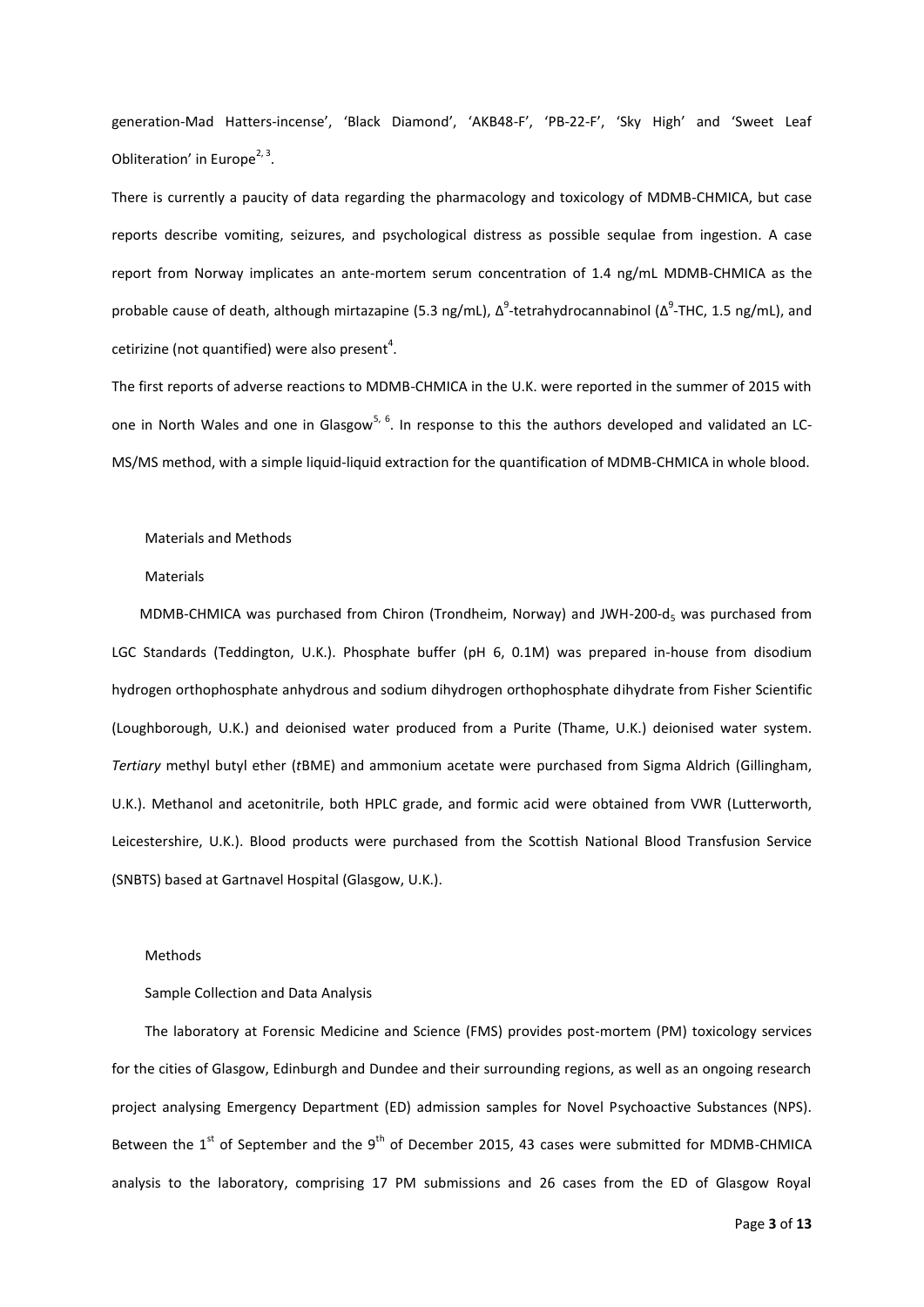Infirmary. The decision to conduct MDMB-CHMICA analysis on a sample was made on case circumstances suggestive of SCRA use. It is acknowledged that in some circumstances case details may have been misleading or lacking leading to incorrect inclusion or exclusion of cases.

Unpreserved blood samples were obtained either by collection at autopsy for PM cases, or during the clinical management of ED patients. The NHS Greater Glasgow and Clyde Research and Development Committee advised ethical approval was not required for this service development study. With regards to the PM cases, the medical histories of the deceased and basic PM findings were reviewed. Prior to toxicological analysis, only limited presenting symptoms and potential substances ingested were known for ED samples.

On receipt at Forensic Medicine and Science, the specimens were stored between  $2 - 8$  °C prior to analysis. These were submitted for MDMB-CHMICA analysis if the case circumstances suggested that SCRAs may have been used prior to death or hospital treatment. The additional analyses conducted were dependant on case circumstances and available sample volume, and included alcohol and the most prevalent prescription and recreational drugs.

On completion of toxicological analysis, each case was reviewed in terms of gender and age of individual, other toxicological findings, drug product ingested (if noted) and any other relevant circumstantial information. Where the case was a PM investigation, the assigned cause of death was also noted.

#### Toxicological Analysis

MDMB-CHMICA was detected and quantified using an Agilent 1260 Infinity Liquid Chromatography (LC) system coupled with tandem Mass Spectrometry (MS; ABSciex 3200 QTRAP® instrument). A calibration range of 1 – 100 ng/mL MDMB-CHMICA was employed. Extraction of the analyte plus internal standard (I.S., JWH-200-d5 at 25 ng/mL) was undertaken through a liquid-liquid extraction process, by adding *t*BME (2 mL) to 100 µL blood sample plus 2 mL pH 6.0, 0.1 M phosphate buffer. Chromatographic separation took place on a Phenomenex Gemini C18 column (150 mm x 2.0 mm, 5 μm) fitted with a guard column of the same packing material, held at 40 °C, and using a mobile phase flow rate of 300 µL/min. The mobile phase was run isocratically and was composed of 0.1% formic acid and 2 mM ammonium acetate in 20% deionised H<sub>2</sub>O and 80% methanol. MS detection was conducted using positive Electrospray Ionisation (ESI) with multi-reaction monitoring (MRM). The transitions monitored for MDMB-CHMICA were  $m/z$  385  $\rightarrow$  240 for the quantification transition and m/z 385  $\rightarrow$  144 and 116 (qualifier transitions), with m/z 390  $\rightarrow$  155 for the I.S.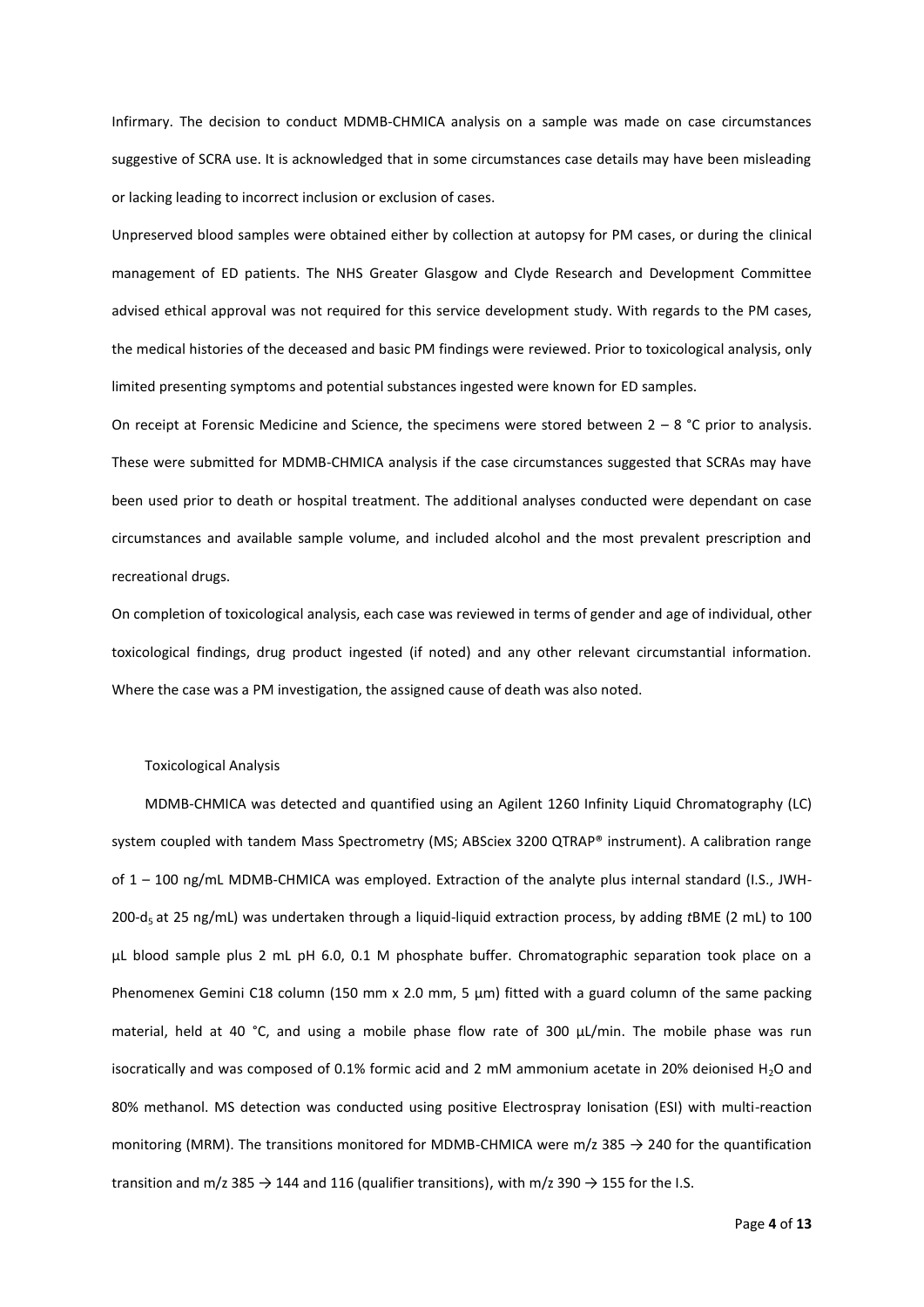The method was validated according to the following criteria: linearity with  $1/x$  weighting was assessed by analysing calibrators of 1, 5, 10, 25, 50 and 100 ng/mL, evaluating the linear model and correlation co-efficient. Selectivity was determined by the absence of a MDMB-CHMICA peak in MDMB-CHMICA-free samples. The lower limit of quantification (LLOQ) was defined as the lowest calibrator, ensuring a signal-to-noise ratio of at least 10:1. The limit of detection (LOD) was designated as the lowest concentration affording a signal-to-noise ratio of 3:1. Inter- and intra-day accuracy and precision were determined at 10 and 42 ng/mL, with accuracy defined by the ratio of the mean actual concentration of triplicate standards to their expected concentration multiplied by 100, and the %CV of the triplicate results taken as the precision. Process efficiency was determined at 50 ng/mL by comparison of the mean peak area of calibrators extracted from blank blood in triplicate to those of an unextracted solution of equivalent concentration. Matrix effects were assessed at 50 ng/mL using the Matuszewski method<sup>7</sup> and 6 distinct sources of blank blood.

## Results

#### Toxicological Analysis

Linearity was assessed over the calibration range  $1 - 100$  ng/mL and established (R<sup>2</sup> >0.99) using  $1/x$ weighted regression. The LLOQ was assigned as the lowest calibrator (1 ng/mL), with LOD determined to be 0.5 ng/mL. Mean inter-day accuracy was found to be 102 and 104% at 10 and 42 ng/mL respectively; and the mean precision at the same concentrations was ≤8.3% and ≤5.3% respectively. Mean intra-day precision was found to be ≤4.7% at 10 ng/mL and ≤3.7% at 42 ng/mL; and the mean accuracy was calculated as 96% and 108% for 10 ng/mL and 42 ng/mL respectively. Process efficiency was calculated as 90% at 50 ng/mL. Slight ion enhancement was observed when the matrix effects were assessed, the most significant of these being an extracted peak area at 116 % of the unextracted equivalent.

The ion transitions employed in MDMB-CHMICA analysis were found to be identical to those used for another SCRA, BB-22 (1-(cyclohexylmethyl)-1H-indole-3-carboxylic acid 8-quinolinyl ester), which is similar structurally and shares the precursor ion m/z 385. In addition to this, these drugs were not resolved chromatographically on the MP system in use. In order to distinguish between the two drugs, the ratio of the quantitation transition  $(m/z 385 \rightarrow 240)$  to the qualifier transition  $(m/z 385 \rightarrow 116)$  was calculated and this value differed sufficiently to allow distinction. However, it is important to bear in mind the resemblance of these substances in terms of analytical behaviour.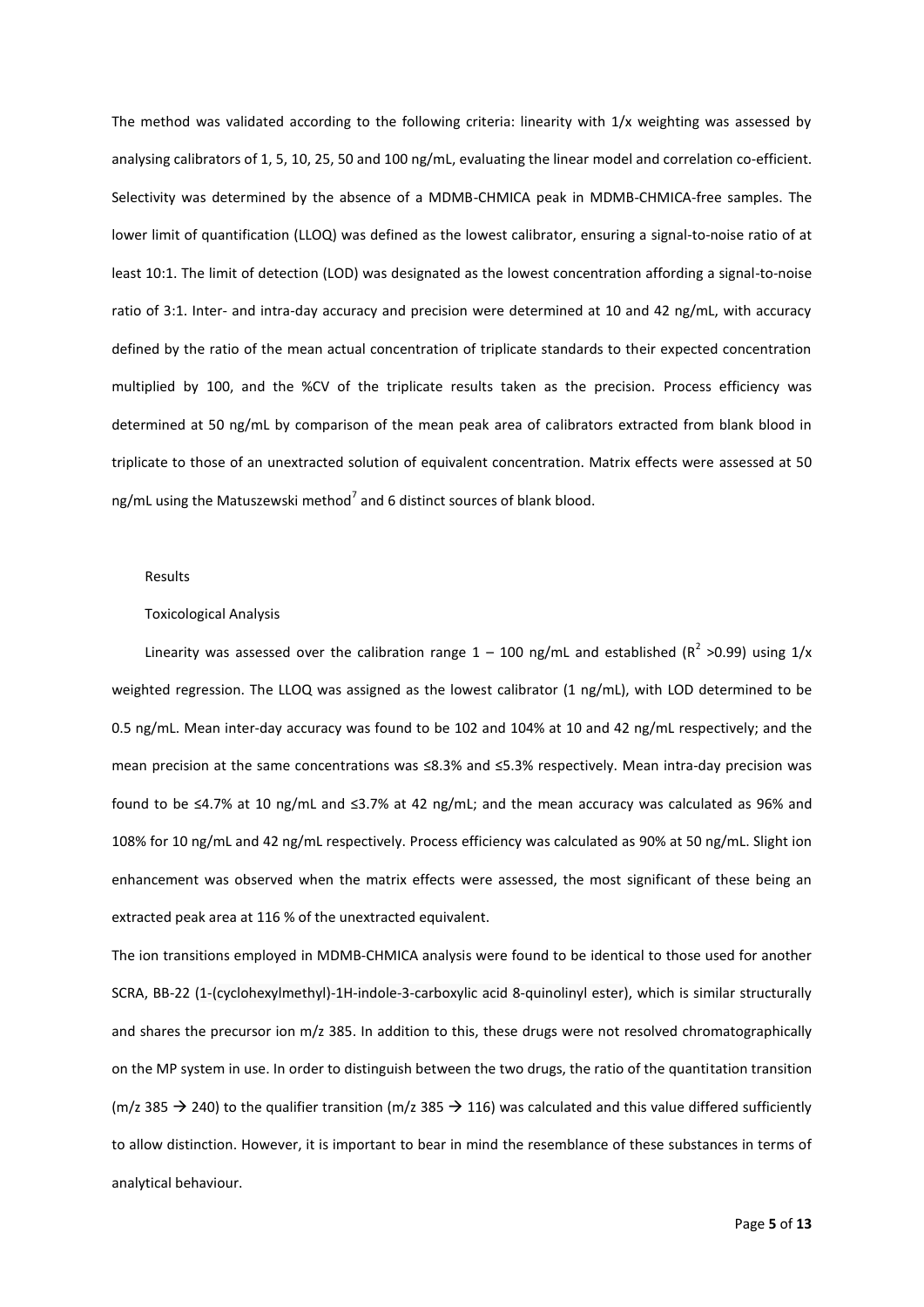Analysis of Case Samples

Between the  $1<sup>st</sup>$  of September and the  $9<sup>th</sup>$  of December 2015, 43 blood samples were submitted for MDMB-CHMICA analysis, comprising 17 PM cases and 26 ED cases, with a total of 11 found to be positive for the drug. Concentrations ranged from <1 to 22 ng/mL, with a mean of 6 ng/mL and median of 3 ng/mL. These cases are detailed in [Table 1](#page-12-0) and [Table 2](#page-13-0) for ED and PM cases respectively. With regards to the cases negative for this analyte, generally these were found positive for other drugs which would account for the observed symptoms. This, however, falls outside the scope of this study.

The age range was 15 – 44 years (mean: 26, median: 21). The gender split was 82% males to 18% females. The most prevalent substance found in combination with MDMB-CHMICA in the samples tested was alcohol, which was present in 60% of MDMB-CHMICA-positive cases at concentrations from 79 to 237 mg/dL (mean: 163, median: 178). It should be noted that alcohol analysis was not conducted in case 10, as it was not requested by the pathologist. The main active component of cannabis,  $\Delta^9$ -THC, or its metabolite, 11-nor- $\Delta^9$ -THC-COOH, was also present in 27% of cases.

The predominant clinical features on presentation at ED were syncope, present in 67% of ED cases, and recurrent vomiting, present in 33% of ED cases. With the exception of cases 1, 5 and 8 body temperatures were indicative of hypothermia with mean and median body temperatures of 35.1 °C and 34.8 °C respectively (range: 33.0 – 38.5 °C). Blood glucose concentrations, where noted, ranged from 3.3 – 8.5 mmol/L (mean and median both 5.5) with 75% within the range indicative of fasting. Heart rates ranged from  $54 - 150$  bpm (mean: 112, median: 120) with sinus tachycardia being the most common presentation (78%). Systolic blood pressure (SBP) ranged from 100 – 148 (mean: 118, median: 116), with the diastolic equivalent (DBP) ranging from 57 – 91 (mean: 71, median: 65). Glasgow Coma Scores (GCS) ranged from 4/15 – 15/15 with the mean and median being 12/15 and 14/15 respectively. Duration of hospitalisation varied, ranging between 3 – 24 hours (mean: 12 hours, median: 8 hours).

The cause of death noted for case number 10 was suicidal hanging; the individual had a history of poor mental health.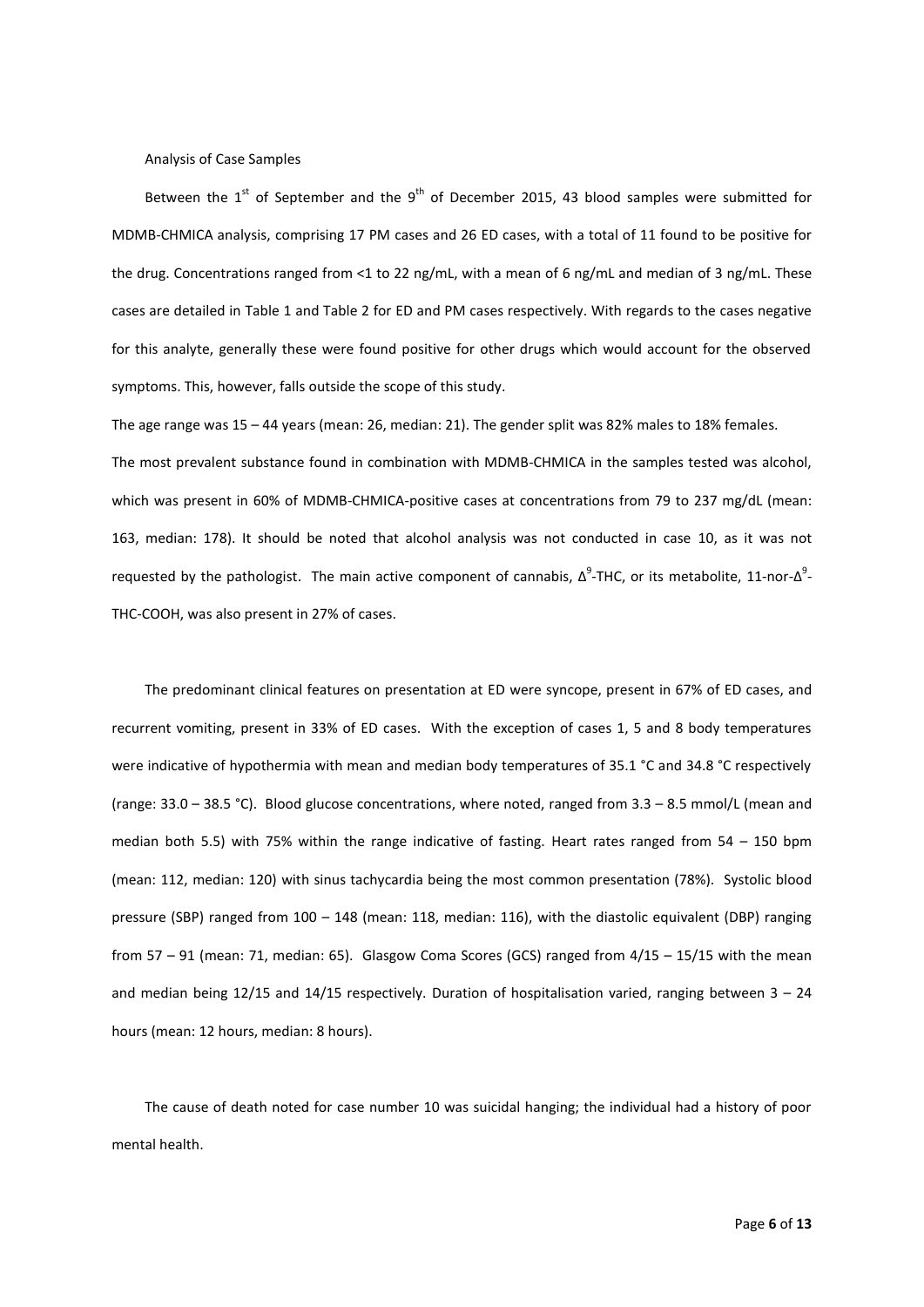With regards to case 11, the cause of death was recorded as complications of chronic alcohol abuse and acute alcohol toxicity.

## Discussion

The age range and gender representation is in-keeping with other studies where 'young' males or males in their early 20s have been the most common demographic to be encountered by medical staff treating symptoms of synthetic cannabis use<sup>8, 9</sup>. Of note is the consumption of the drug by an individual under 16 (case 4); there is a lack of understanding as to how MDMB-CHMICA use may affect development either physiologically or mentally.

It is not possible to compare the positivity rate between PM samples and ED admissions due to the nonstandardised inclusion criteria for MDMB-CHMICA analysis. The effects of the interval between death and PM, PM sampling and analysis, and the degraded nature of PM blood on MDMB-CHMICA concentrations is unknown, and these complications were unlikely to be present to the same extent in the ED cases. An additional concern is the limited information available regarding potential metabolites of MDMB-CHMICA and no potential metabolites were included in the analytical method presented here.

The presence of alcohol in 60% of cases is unsurprising given its prevalence in Scottish society. Case numbers 6, 7 and 11 exhibit notably high alcohol concentrations; the symptoms of which may themselves require medical intervention. Literature has suggested that users of SCRAs are likely to have been or be current cannabis users, and SCRAs may be co-administered with cannabis by being smoked in the same 'joint'<sup>10</sup> The presence of cannabinoids or SCRAs in cases 2, 3, 6, 8 and 9 is indicative of these substances having been ingested within a similar timescale to or concurrently with MDMB-CHMICA.

With regards to cases 1, 8 and 9, no benzodiazepines were prescribed or used in the treatment of these individuals. The presence of diazepam and/or desmethyldiazepam was due to illicit consumption.

The drug products named, where provided, have largely been found to contain MDMB-CHMICA<sup>3</sup>. However it is not uncommon for drug product packaging to be misleading or incorrect in terms of ingredients, so this information should be treated with caution.

While little is known currently about the potential short- and long-term psychological effects of SCRAs, there is evidence of new psychotic phenomena exhibiting after SCRA use in individuals already undergoing treatment for psychiatric disorders<sup>8, 11</sup>. Known effects of SCRA use are hallucinations, psychosis, anxiety and panic attacks,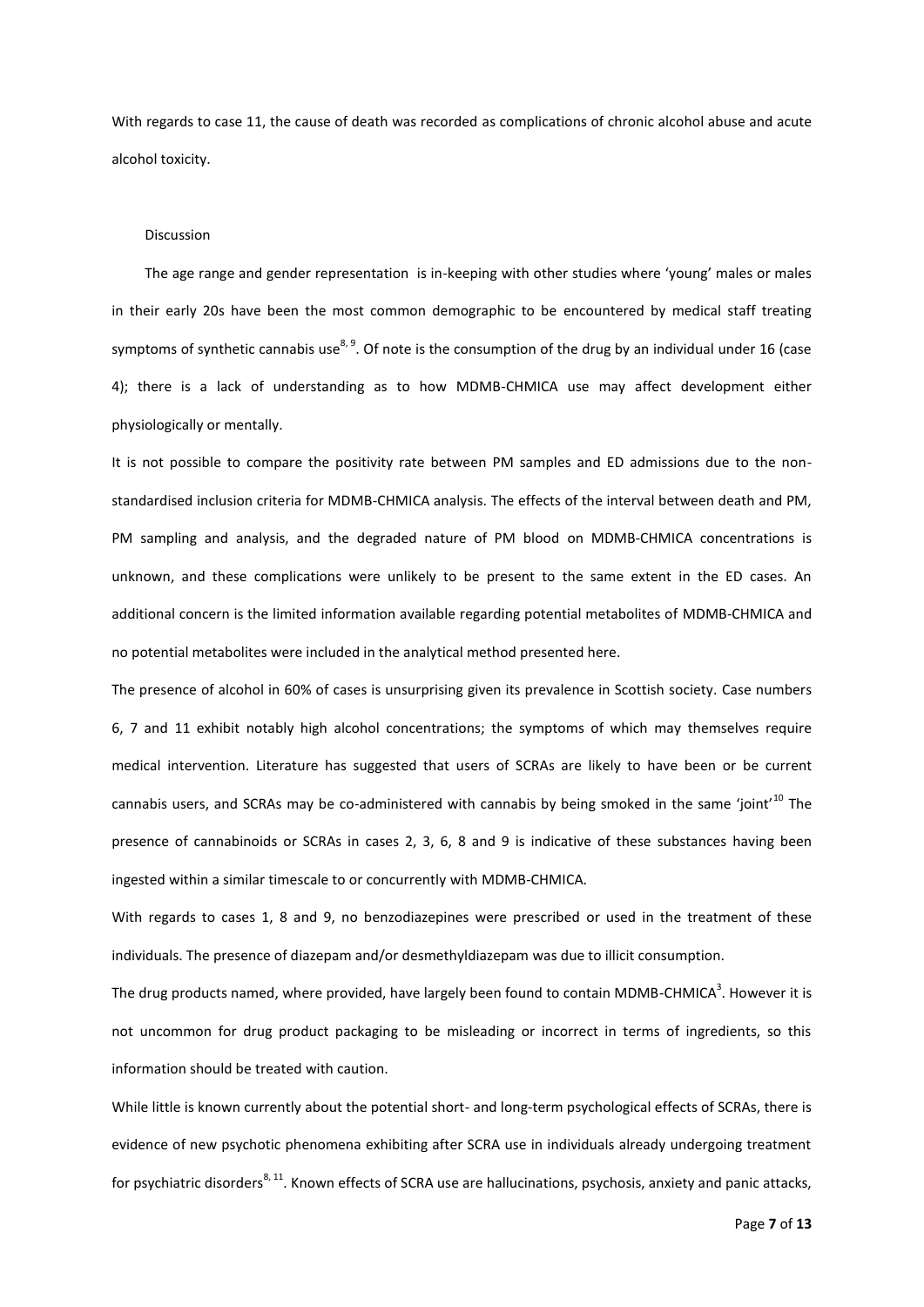and it has been suggested that these may be due to disturbed dopaminergic neurotransmission; also a hypothesis for the aetiology of schizophrenia $^{12}$ .

Recent media reports have focussed on the apparent prevalence of use of "legal highs" - specifically SCRAs within prisons, and the Prison and Probation Ombudsman for England and Wales has recently issued a report into fatal cases of "legal high" use $^{13\text{-}15}$ . Some of these incidents included the use of SCRAs, although no deaths mentioned in this report suggest SCRAs intoxication as a direct cause of death, and the specific drug is not mentioned. The types of behaviours associated with SCRA use, some of which were observed in these cases, would be a troubling occurrence in prison settings, both in terms of safety of the individual under the influence of the drug and those managing the situation. Indeed, the U.K. Government intends to make possession of MDMB-CHMICA and other drugs covered by the Psychoactive Substances Bill an offence whilst in a custodial institution; possession of such a drug out in any other setting will not be prohibited<sup>16</sup>.

A recent study analysed the urine of ED patients for Novel Psychoactive Substances (NPS), but acknowledged a limitation that SCRA drugs were not included within the scope of testing $^{17}$ .

The observation of hypothermia was believed to be reflective of the drug's action, as all cases occurred during the summer months, when the ambient temperature was around 12 °C, and the patients were brought to hospital relatively quickly after ingestion of the drug.

With regards to case 2, the relatively high concentration of MDMB-CHMICA, along with other SCRAs, appeared to have contributed to the recurrent hypoglycaemia, necessitating an intravenous infusion of dextrose, with additional boluses. This pharmacological action is supported, as the patient was found to be smoking the product within the hospital ward during the episodes of profound hypoglycaemia whilst on a dextrose infusion. The overall majority of ED cases (75%) exhibited blood glucose concentrations indicative of fasting. Whilst this could be a symptom of generally poor self-care among drug users, it is an interesting finding as previous studies have linked the ingestion of synthetic cannabinoids to hyperglycaemia  $^{18,19}$ .

Heart rates were generally tachycardic (78%) while BP were generally unremarkable. Case number 1 exhibited a heart rate of 150 bpm and was hypertensive. Case 5 also exhibited hypertension, with a BP of 148/91. Case 7 was the only other case outside of the normal BP range, at a pre-hypertensive level of 134/76.

It was of concern that very low concentrations of MDMB-CHMICA were capable of inducing acute toxicity manifesting as a dissociative state (case 9) and clinical features of serotonin toxicity (case 7), suggestive of high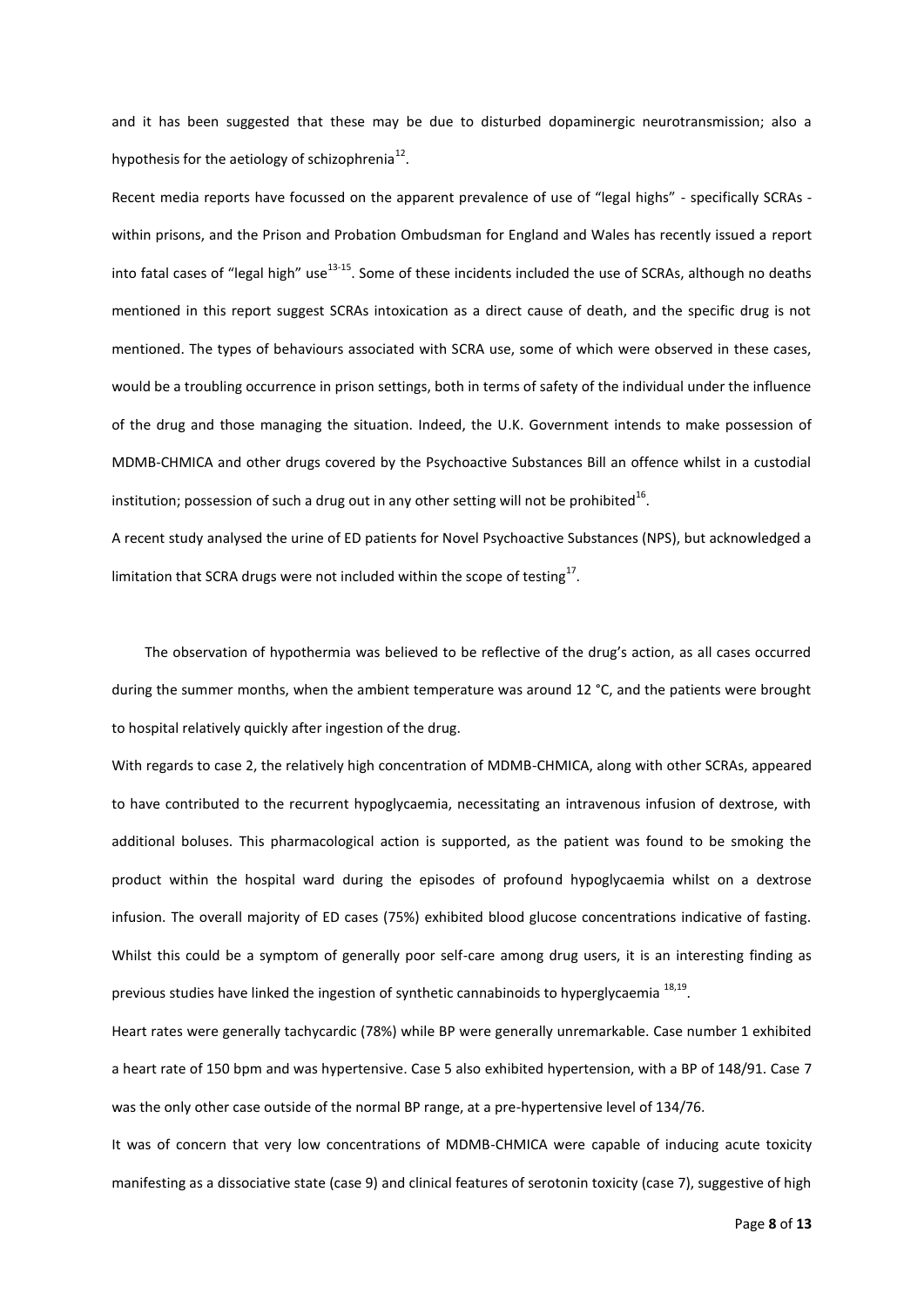potency. Additional drugs or alcohol present in these cases, idiosyncratic reactions, and/or the presence of active MDMB-CHMICA metabolites must be acknowledged as potential contributing factors to adverse effects. It is not surprising, therefore, that overall the concentrations of MDMB-CHMICA observed do not appear to have any correlation to blood glucose concentration, GCS score, heart rate, blood pressure, or duration of hospitalisation in this case series. However, there does seem to be evidence of the drug causing a decrease in body temperature, which may be of interest in further studies.

With regards to treatment of individuals presenting at the ED, this was administered on a symptomatic basis and guided by local policy. Necessary treatment included the administration of antibiotics due to aspirated vomitus (case 1), intravenous dextrose administration (case 2), urinary catheterisation (case 7), sedation and the administration of cooled fluids (both case 5).

Neither of the PM cases in this case series had causes of death attributable to MDMB-CHMICA toxicity. It is expected that further elucidation of MDMB-CHMICA pharmacology will increase understanding of the potential for this drug to contribute to mortality.

## Limitations

The authors acknowledge the small scale of the case series, which was determined by the number of cases submitted for MDMB-CHMICA analysis and the resulting positive cases. The number of cases submitted for analysis was determined by case information, which was limited in some cases and may have been inaccurate due to the illicit nature of the drug and mental state of the individual undergoing emergency treatment. It is possible that the inclusion of metabolites of MDMB-CHMICA would have increased the window of detection for the drug, and additional positive cases may have resulted. The metabolism of this drug is, however, not understood and no reference standards for potential metabolites are commercially available. This is therefore acknowledged as a limitation of this study.

## Conclusion

We have presented a series of cases positive for MDMB-CHMICA and the relevant clinical findings, confirming that this drug was used within the Scottish population. Whilst no correlation of MDMB-CHMICA concentration to clinical effects can be confirmed from this limited case series, it was noted that adverse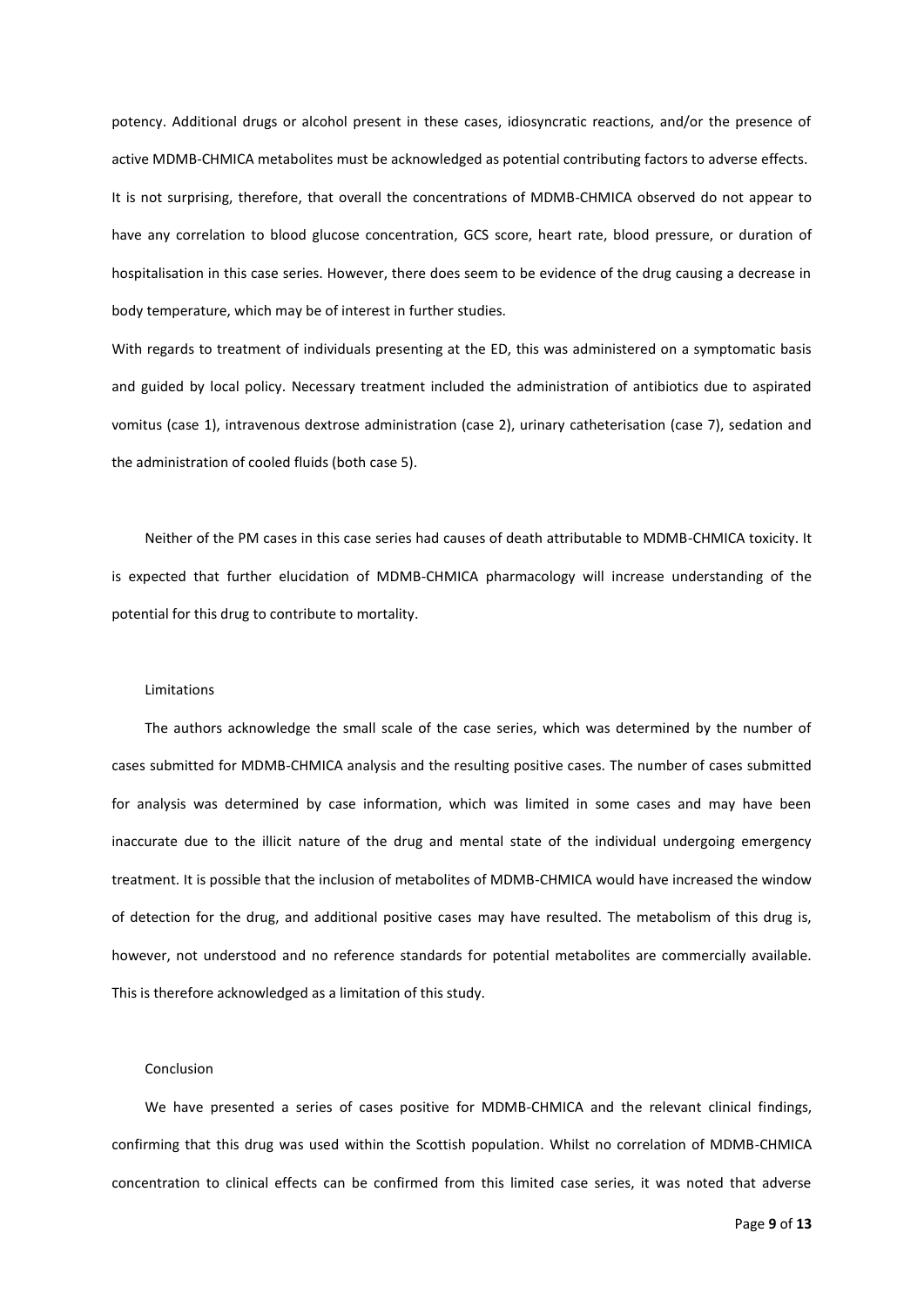symptoms were present in a case (case 5) exhibiting an MDMB-CHMICA concentration of <1 ng/mL where no other drugs or alcohol were detected.

## Acknowledgements

The authors would like to thank the staff of the Emergency Department at Glasgow Royal Infirmary for sample collection, and Claire Parks and Lauren O'Connor for their work to complete the additional toxicological analyses on these samples.

The authors are also very grateful to the Scottish Government for the financial contribution provided towards the funding for some of this work.

## Declarations of Interest

The authors report no declarations of interest.

## References

- 1. EMCDDA. EMCDDA–Europol 2014 Annual Report on the implementation of Council Decision 2005/387/JHA Lisbon: EMCDDA, 2015.
- 2. Christie R. EU Early Warning System Alert: 2 deaths and 3 non-fatal intoxications in Germany associated with MDMB-CHMICA (methyl-2-(1-(cyclohexylmethyl)-1 H-indol-3-ylcarbonylamino)-3,3 dimethylbutanoate). Luxembourg: EMCDDA, 2015.
- 3. Public Health Wales. Welsh Emerging Drugs & Identification of Novel Substances Project 2014 [online] Available at: [http://www.wedinos.org/db/samples.](http://www.wedinos.org/db/samples) Accessed 02 October 2015.
- 4. Westin AA, Frost J, Brede WR, Gundersen POM, Einvik S, Aarset H, et al. Sudden Cardiac Death Following Use of the Synthetic Cannabinoid MDMB-CHMICA. Journal of Analytical Toxicology. 2015;40:86-7.
- 5. Hospitalisation From Synthetic Cannabinoid MMB-CHMINACA [press release]. Wales: NHS Wales 2015.
- 6. Simpson K. Drug Trend Bulletin Issue 2. Police Scotland, 2015.
- 7. Matuszewski B, Constanzer M, Chavez-Eng C. Strategies for the assessment of matrix effect in quantitative bioanalytical methods based on HPLC-MS/MS. Analytical Chemistry. 2003;75:3019-30.
- 8. Tait RJ, Caldicott D, Mountain D, Hill SL, Lenton S. A systematic review of adverse events arising from the use of synthetic cannabinoids and their associated treatment. Clinical Toxicology. 2015;54:1-13.
- 9. Mills B, Yepes A, Nugent K. Synthetic Cannabinoids. Am J Med Sci. 2015;350:59-62.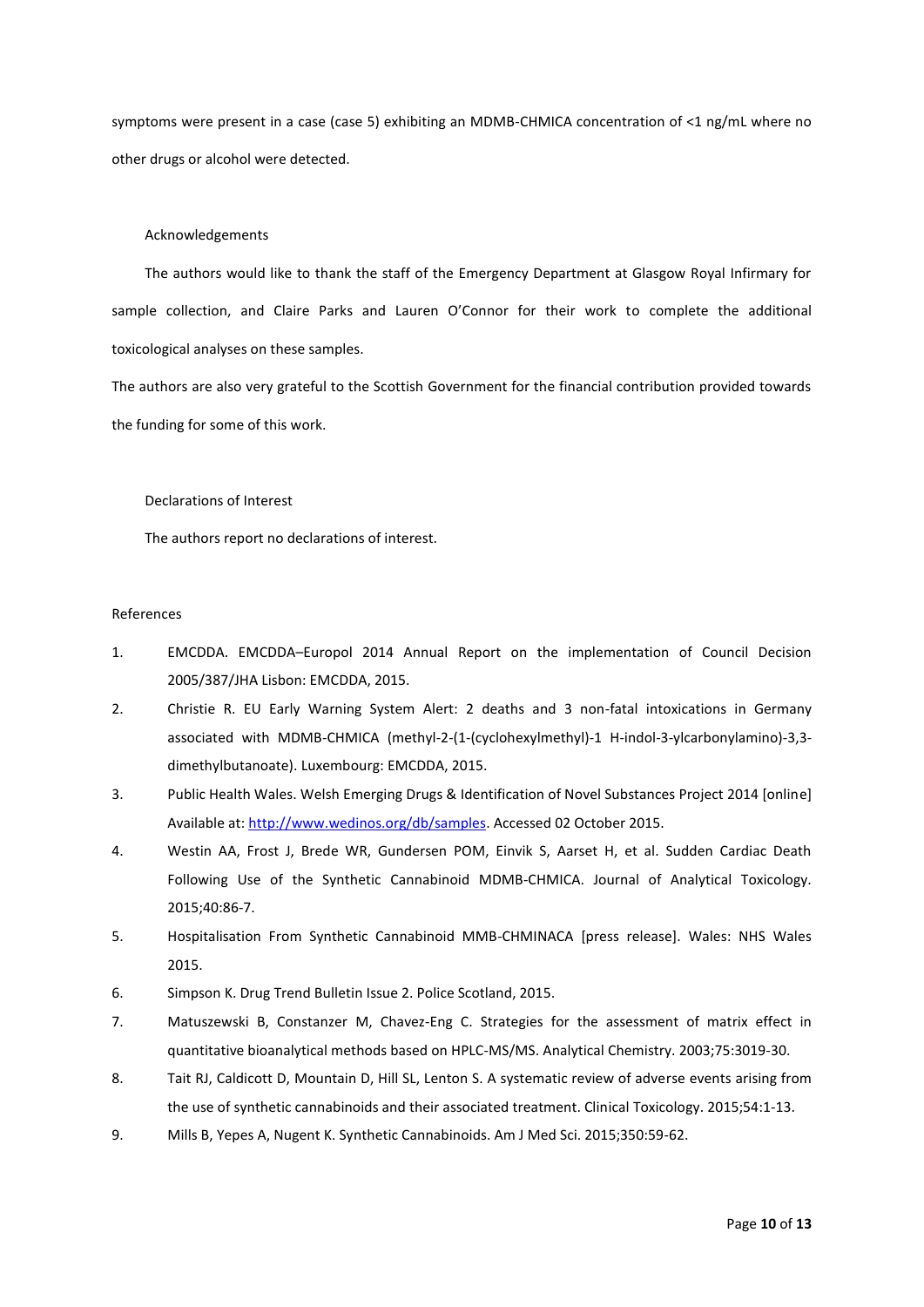- 10. Winstock A, Lynskey M, Borschmann R, Waldron J. Risk of emergency medical treatment following consumption of cannabis or synthetic cannabinoids in a large global sample. Journal of Psychopharmacology. 2015;29:698-703.
- 11. Celofiga A, Koprivsek J, Klavz J. Use of synthetic cannabinoids in patients with psychotic disorders: case series. J Dual Diagn. 2014;10:168-73.
- 12. Kronstrand R, Roman M, Andersson M, Eklund A. Toxicological Findings of Synthetic Cannabinoids in Recreational Users. Journal of Analytical Toxicology. 2013;37:534-41.
- 13. BBC News. Legal highs: Call to investigate link to prison deaths [online] Available at: http://www.bbc.co.uk/news/uk-england-34385206. Accessed 02 October 2015.
- 14. The Economist. At Her Majesty's pleasure [online] Available at: http://www.economist.com/news/britain/21660148-legal-highs-are-rife-jails-new-laws-wont-helpmuch-her-majestys-pleasure. Accessed 05 August 2015.
- 15. Prison and Probation Ombudsman. Learning Lessons Bulletin Fatal Incident Investigations Number 9 2015.
- 16. Psychoactive Substances Bill, (2015) [online] Available at http://www.publications.parliament.uk/pa/bills/cbill/2015-2016/0088/cbill\_2015- 20160088\_en\_1.htm. Accessed 15 January 2016.
- 17. Lowe, D.J., Torrance, H.J., Ireland, A.J., Bloeck, F. and Stevenson, R. SODAS: Surveillance of Drugs of Abuse Study. European Journal of Emergency Medicine. 2015;15:16.
- 18. Seely, K.A., Prather, P.L., James, L.P., Moran, J.H. Marijuana-based drugs: innovative therapeutics or designer drugs of abuse? Molecular interventions. 2011;11(1):36.
- 19. Hess, C, Stockhausen, S, Kernbach-Wighton, G, Madea, B. Death due to diabetic ketoacidosis: Induction by the consumption of synthetic cannabinoids? Forensic Science International. 2015;257:e6-11.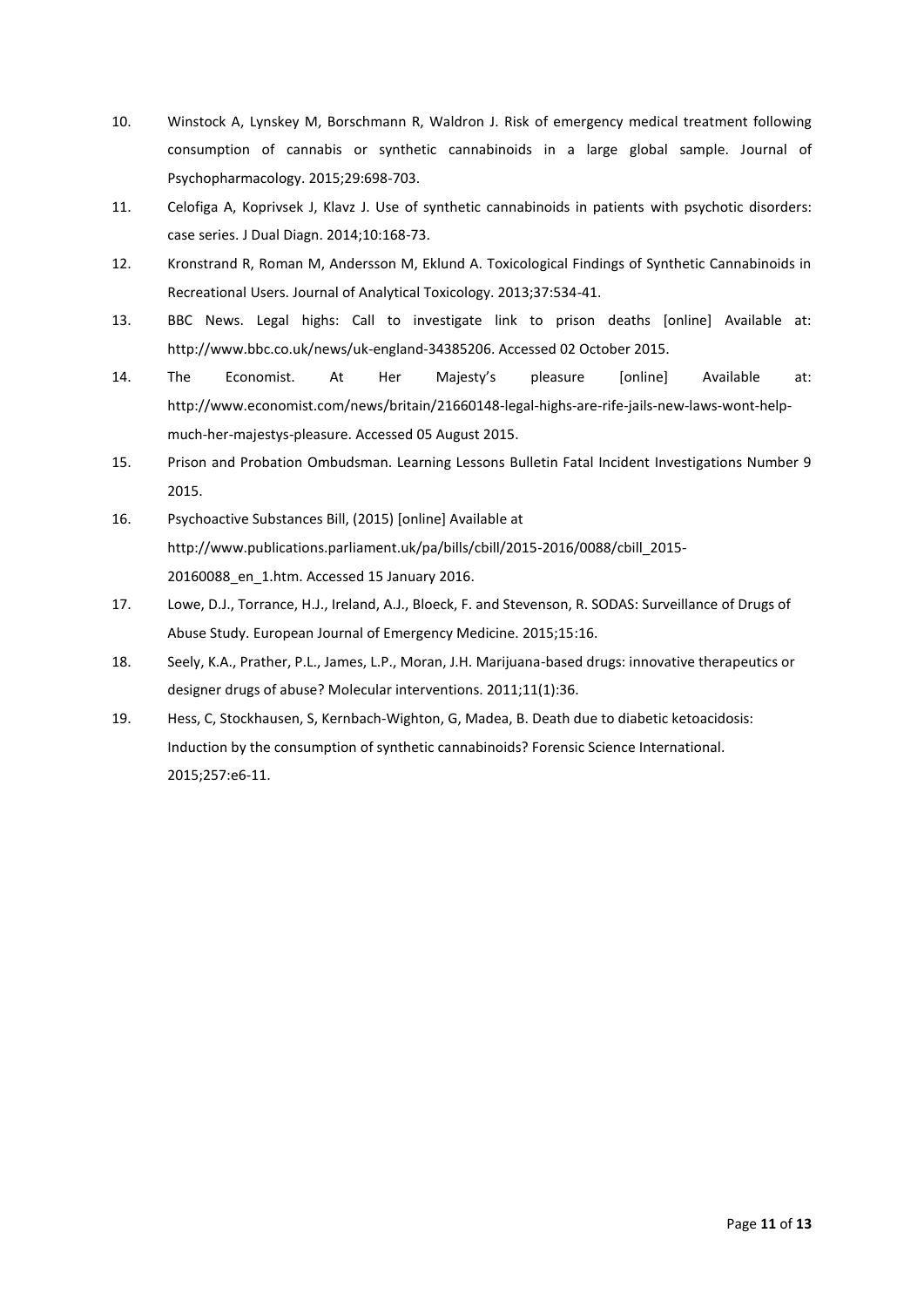# **Table 1 – Details of ED cases positive for MDMB-CHMICA**

| Case         | Gender | Age<br>(years) | MDMB-<br><b>CHMICA</b><br>Conc.<br>(ng/mL) | Ethanol<br>Conc.<br>(mg/dL) | <b>Other Substances</b><br>Present (mg/L)                                                                                                                           | <b>Estimated time</b><br>from use to<br>sampling | Circumstances/Clinical Presentation                                                                                                                                                                                                                                                                                                                                                                                           |
|--------------|--------|----------------|--------------------------------------------|-----------------------------|---------------------------------------------------------------------------------------------------------------------------------------------------------------------|--------------------------------------------------|-------------------------------------------------------------------------------------------------------------------------------------------------------------------------------------------------------------------------------------------------------------------------------------------------------------------------------------------------------------------------------------------------------------------------------|
| $\mathbf{1}$ |        | 20             | 5                                          | 130                         | Diazepam (0.075)                                                                                                                                                    | 1 hour                                           | Ingestion of 'Sweet Leaf' product. GCS <sup>§</sup> 4/15. Temp. 37.5 °C. Glucose 7.1 mmol/L. Heart rate 150<br>bpm sinus tachycardia, BP 130/90. Persistent vomiting, syncope, respiratory acidosis (Venous<br>blood gases: $[H^+]$ 67 <sup>#</sup> , [La <sup>-</sup> ] 1.9**, [HCO <sub>3</sub> <sup>-1</sup> , BE -4.7 <sup>‡‡</sup> ). 8 hours hospitalisation.                                                           |
| 2            | M      | 41             | 22                                         | <b>ND</b>                   | 5F-AKB48 (present), 5F-<br>PB-22 (present), 5F-PB-<br>22 3-carboxyindole<br>metabolite (present)                                                                    | 1 hour                                           | Ingestion of 'Black Mamba' product. GCS <sup>§</sup> 15/15. Temp. 33 °C. Glucose 3.3 mmol/L. Heart rate 40<br>bpm sinus bradycardia, BP <sup>  </sup> 110/60. Syncope, recurrent hypoglycaemia (12 hours), background of<br>alcoholism, routine bloods normal. 24 hours hospitalisation.                                                                                                                                      |
| 3            | M      | 25             | $5*$                                       | 80                          | 5F-AKB48 (present), 11-<br>nor-Δ9-THC-COOH‡ (4<br>ng/mL)                                                                                                            | >3 hours                                         | Ingestion of 'Sweet Leaf' and 'Saint Row' products. GCS <sup>§</sup> 15/15. Temp. 35.2 °C. Glucose 3.9 mmol/L.<br>Heart rate 94 bpm sinus tachycardia, BP <sup>  </sup> 102/65. Syncope, vomiting, routine bloods normal. 3<br>hours hospitalisation.                                                                                                                                                                         |
| 4            | M      | 15             | $2*$                                       | <b>ND</b>                   | <b>ND</b>                                                                                                                                                           | 1 hour                                           | Ingestion of 'Red Exodus'. GCS <sup>§</sup> 13/15. Temp. 36 °C. Glucose 4.3 mmol/L. Heart rate 54 bpm sinus<br>bradycardia, BP <sup>  </sup> 100/57. Persistent vomiting, syncope, routine bloods normal. 22 hours<br>hospitalisation.                                                                                                                                                                                        |
| 5            | M      | 21             | <1                                         | <b>ND</b>                   | <b>ND</b>                                                                                                                                                           | >24 hours                                        | Admitted to ED with acute behavioural disturbance and drug-induced psychosis. Spontaneous<br>urinating/defecating, thought disorder, aggression. Temp. 38.5 °C. Heart rate 150 bpm, BP <sup>  </sup> 148/91.<br>Routine bloods normal. 2 hours hospitalisation.                                                                                                                                                               |
| 6            |        | 16             | <1                                         | 225                         | $11$ -nor- $\Delta^9$ -THC-COOH $^{\ddagger}$ (9<br>ng/mL)                                                                                                          | 1 hour                                           | Ingestion of 'Red Exodus'. GCS <sup>§</sup> 14/15. Temp. 33.9 °C. Glucose 5.6 mmol/L. Heart rate 130 bpm<br>sinus tachycardia, BP <sup>  </sup> 118/74. Combative, acute behavioural disturbance, routine bloods normal. 3<br>hours hospitalisation.                                                                                                                                                                          |
| 7            | M      | 18             | $\overline{2}$                             | 229                         | <b>ND</b>                                                                                                                                                           | 40 min.                                          | Ingestion of 'Damnation'. GCS <sup>§</sup> 7/15. Temp. 34.8 °C. Glucose 5.9 mmol/L. Heart rate 120 sinus<br>tachycardia, BP <sup>  </sup> 134/76. Serotonin toxicity (clonus, hyperreflexia), acute behavioural disturbance,<br>mild metabolic acidosis (Venous blood gases: $[H^+]$ 54 <sup>#</sup> , [La <sup>-</sup> ] 3.2**, [HCO <sub>3</sub> ] 23 <sup>++</sup> , BE -4.8 <sup>‡‡</sup> ). 19 hours<br>hospitalisation. |
| 8            | M      | 24             | $\mathbf{1}$                               | <b>ND</b>                   | $\Delta^9$ -THC <sup>1</sup> (5 ng/mL), 11-<br>nor- $\Delta^9$ -THC-COOH $^*$ (35<br>ng/mL), diazepam (0.2),<br>desmethyldiazepam<br>$(0.13)$ , morphine $($ <0.05) | 4 hours                                          | Ingestion of 'Obliteration'. GCS <sup>§</sup> 14/15. Temp. 37.2 °C .Glucose 5.3 mmol/L. Heart rate 108 sinus<br>tachycardia, BP <sup>  </sup> 116/61. Syncope, routine bloods normal. 17 hours hospitalisation.                                                                                                                                                                                                               |
| 9            | M      | 20             | 4                                          | 79                          | Diazepam (0.28),<br>desmethyldiazepam<br>$(0.34)$ , 11-nor- $\Delta^9$ -THC-<br>$COOH+$ (23 ng/mL)                                                                  | 2 hours                                          | Ingestion of 'K2'. GCS <sup>§</sup> 12/15. Temp. 34.2 °C. Glucose 8.5 mmol/L. Heart rate 130 sinus tachycardia,<br>BP <sup>  </sup> 100/63. Syncope, dissociative state, confused. 7 hours hospitalisation.                                                                                                                                                                                                                   |

<span id="page-12-0"></span>ND Non-Detected; NA Not analysed

\* LOD amended due to limited sample volume and the yot of the voltative to the N-N-A<sup>9</sup>-Tetrahydrocannabinol carboxylic acid and A<sup>9</sup>-Tetrahydrocannabinol siglasgow Coma Scale and Blood Pressure # Hydrogen ions (nmol/L) \*\* Lactate (mmol/L) †† Bicarbonate (mmol/L) ‡‡ Base Excess (mmol/L)